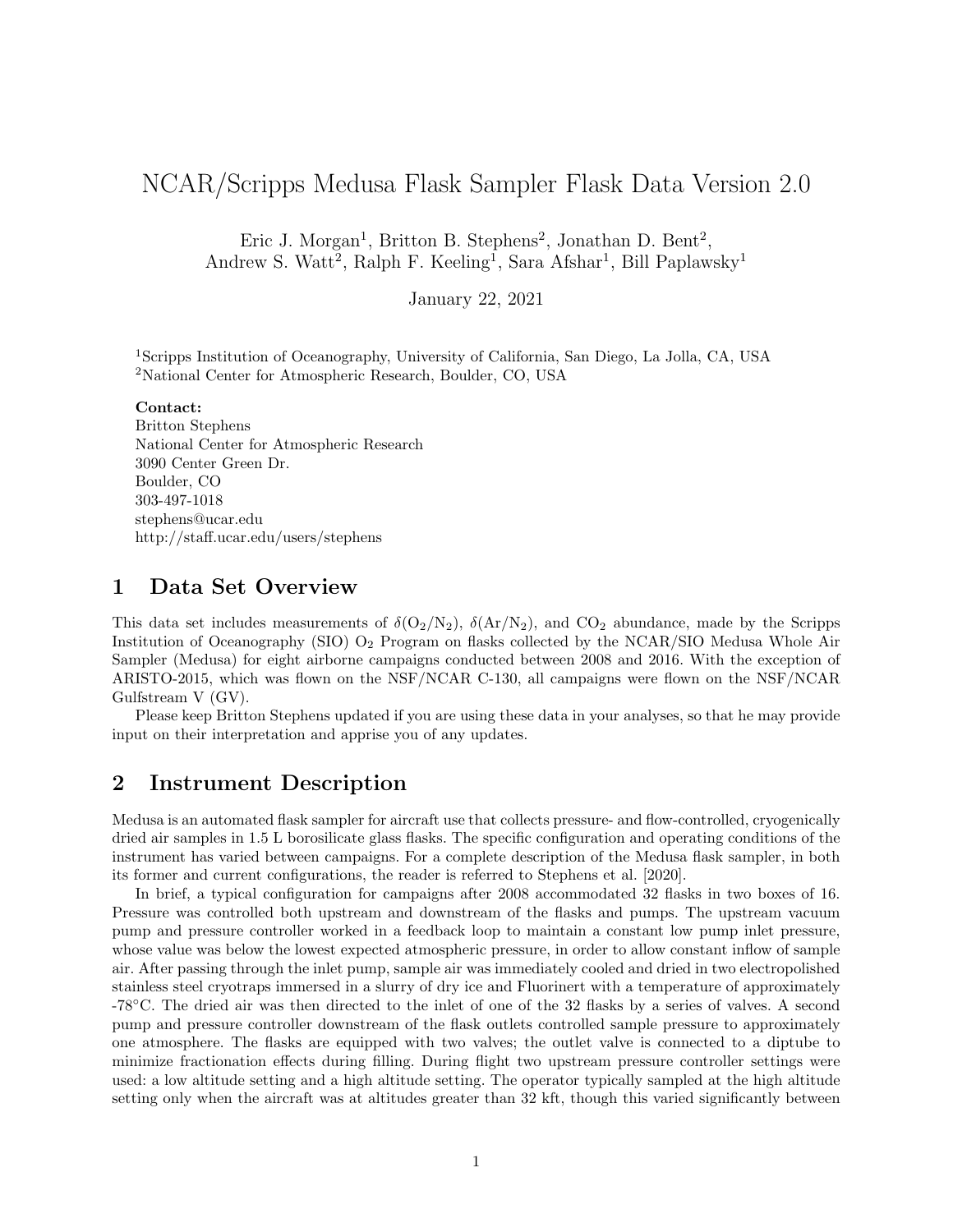campaigns. The flasks were sealed by Viton o-rings lightly greased with Apezion. Flasks were shipped to SIO for analysis; the mean sample storage time for all flasks was 81 days.

### 3 Data Collection and Processing

Sampled flasks were analyzed at SIO for  $\delta(O_2/N_2)$  and  $\delta(Ar/N_2)$  on a GV Instruments Micromass IsoPrime isotope ratio mass spectrometer (IRMS), and for  $CO<sub>2</sub>$  on a LI-COR LI-6252 nondispersive infrared (NDIR) analyzer. The IRMS analytical approach was first described by Bender et al. [1994], and further developed by Keeling et al. [2004]. During the analysis procedure, each flask was purged from the end of the flask forwards (in through the dip tube) with a "push" gas of known composition at a rate of 30 sccm for 5 minutes. Quantification is made by rapid switching between sample air and a reference gas of known composition.

Kernel files are included to facilitate comparison with real-time measurements, and provide a weighting function of the form:

$$
w(t) = e^{-\left(\frac{t_f - t}{\tau}\right)}\tag{1}
$$

where  $w(t)$  is the weighting of any 1-second time increment t between the switch to the sample and the switch to the next sample,  $t_f$ , and  $\tau$  is the flushing time in seconds, *i.e.*, the flask volume divided by the mean flow during the sampling period. The average flushing time for the high altitude setting was 38 seconds, and the average flushing time for the low altitude setting was 83 seconds.  $w(t)$  is scaled so that it sums to 1 for all non-missing values over a given sampling interval.

#### 3.1 Fractionation Correction

Observations of  $\delta(\text{Ar}/\text{N}_2)$  made with Medusa often show significant vertical gradients deep into the troposphere, a trend suspected to be due to inlet fractionation [Bent, 2014]. Additionally, higher scatter of  $\delta(\text{Ar}/\text{N}_2)$  in flasks sampled in the flask box closest to the floor indicated that thermal gradients were causing fractionation. We report  $\delta(O_2/N_2)$  values that have been corrected for these two effects, assuming constant  $\delta(\text{Ar}/\text{N}_2)$  in the troposphere but allowing for natural  $\delta(\text{Ar}/\text{N}_2)$  gradients in the stratosphere. The atmospheric oxygen data is then corrected assuming a fixed Ar to  $O<sub>2</sub>$  relationship. A detailed description of this process, along with further rationale, is given in Stephens et al. [2020]. Briefly, stratospheric flasks are identified through their associated, kernel-weighted  $N_2O$  value, when available. All remaining flasks are considered to be tropospheric, and their  $\delta(\text{Ar}/\text{N}_2)$  values are fit with a first-order loess curve (with a span of 0.2) as a function of atmospheric pressure. This trend is extrapolated with atmospheric pressure to estimate the inlet-fractionation effect for all stratospheric flasks.

All tropospheric  $\delta(O_2/N_2)$  values are then adjusted by the difference between the observed  $\delta(\rm Ar/N_2)$ value and 15 per meg (an approximate tropospheric mean from the SIO network), scaled by 1/3.77. All stratospheric  $\delta(\text{Ar}/\text{N}_2)$  values, adjusted for inlet fractionation, are regressed against N<sub>2</sub>O, forced through an intercept of 15 per meg (such that a flask taken at the tropopause would have a  $\delta(\text{Ar}/N_2)$  value of 15); the difference of the observed value from the expected value based on this regression is taken to be the magnitude of the scatter created by thermal fractionation. While the scatter removed by this correction incorporates natural  $\delta(\text{Ar}/N_2)$  variations, it does retain the majority of the variability of  $\delta(\text{Ar}/N_2)$  in the stratosphere. while reducing scatter believed to be caused by fractionation due to a combination of inlet-related effects, thermal fractionation within the flask, and any artifacts caused by storage. The resulting argon-corrected  $\delta(O_2/N_2)$  values are referred to as  $\delta(O_2/N_2)^*$  [Stephens et al., 2020].

### 4 Data Format

There are two files produced for each flight. The first, with a naming convention of "MEDUSA YYYYMMDD flight flaskdata.txt" contains flask concentrations and location information, with the following variables:

• MEDpos: flask position; an integer between 1 and 32, indicating the position in Medusa. Box1 is 1-16, Box2 is 17-32.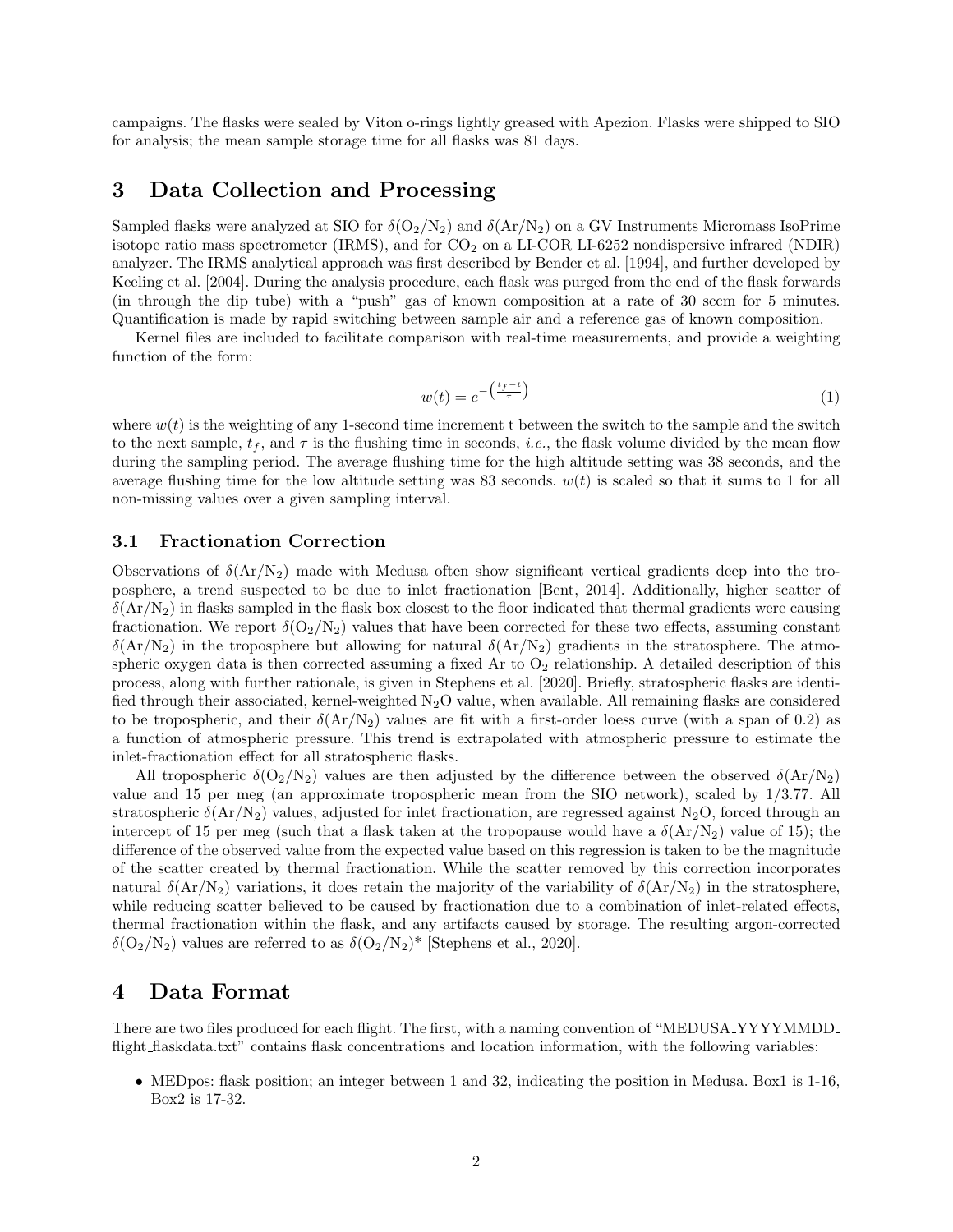- MEDflID: flask ID; a three or four-digit number that identifies each unique flask.
- MEDUTCr: Kernel-weighted average time of sampling, in seconds since 0000 UTC on day of takeoff.
- MEDGGLON: Kernel-weighted average GPS longitude of sample. Units are decimal degrees E.
- MEDGGLAT: Kernel-weighted average GPS latitude of sample. Units are decimal degrees E.
- MEDGGALT: Kernel-weighted average GPS altitude of sample. Units are meters.
- MEDco2: dry air mole fraction of  $CO_2$  in units of ppm on the the Scripps  $O_2$  Laboratory  $CO_2$  Scale, archive reference date 2020-10-09-17.11.44
- MEDo2n2:  $\delta(O_2/N_2)$  in units of per meg, on the SIO2017  $O_2/N_2$  scale, archive reference date 2020-10-09-17.11.44
- MEDarn2:  $\delta(\text{Ar}/\text{N}_2)$  in units of per meg, on the Scripps  $\text{Ar}/\text{N}_2$  scale, archive reference date 2020-10-09-17.11.44
- MED13c:  $\delta^{13}$ C of CO<sub>2</sub>, in per mille (%o), relative to V.P.D.B.
- MED180:  $\delta^{18}$ O of CO<sub>2</sub>, in per mille (‰), relative to V.P.D.B.
- MED14c:  $\Delta^{14}$ C of CO<sub>2</sub>, in per mille (‰)
- MEDUTCc: closing time of flask, in seconds since 0000 UTC on day of takeoff
- MEDpres: Kernel-weighted average sample line pressure (i.e. at time of flask close) in torr. For many samples this is not available.
- MEDFlow: Kernel-weighted calibrated flow rate through Medusa in mL/min.
- MEDn2o: Kernel-weighted mole fraction of nitrous oxide in ppb. Instrument used depends on the campaign and sometimes the flight. For many samples this species is not available. For HIPPO and ORCAS the instrument was QCLS, for ATom it was PANTHER. The interested user of this data should contact the authors for full details.
- MEDo2n2ArCorr: This is the same variable as  $d(O2/N2)^*$ , discussed in this document and Stephens et al. [2020].

The second file, with a naming convention of "MEDUSA\_YYYYMMDD\_flight \_kernel.txt", contains the weighting kernel, with the following variables without header names (from left to right):

- Column 1: Sample time, in seconds since 0000 UTC on day of takeoff.
- Column 2: The kernel weight of each timestep determined from Equation 1.
- Column 3: Flask ID, a three or four-digit number that identifies each unique flask.
- Column 4: Flask position, an integer between 1 and 32, indicating the position in Medusa. Box1 is 1-16, Box2 is 17-32.

Spaces separate columns, and "NA"s represent missing values. The reported times have been adjusted for inlet delays and correspond to when the air entered the inlet.

### 5 Data Remarks

Data points corresponding to positions 1–16 generally display more scatter in  $\delta(Ar/N_2)$  than data points corresponding to positions 17–32. This is believed to be due to larger thermal gradients, since positions 1–16 are located in a box that is closer to the floor of the aircraft, and thus nearer to the GV air conditioning vents [Bent, 2014].

The user should also be aware that the argon-corrected  $O<sub>2</sub>$  data should formally be considered a distinct quantity from that of the uncorrected oxygen data, since some of the correction applied actually incorporates the small natural variability of  $\delta(\text{Ar}/\text{N}_2)$  expected in the troposphere.